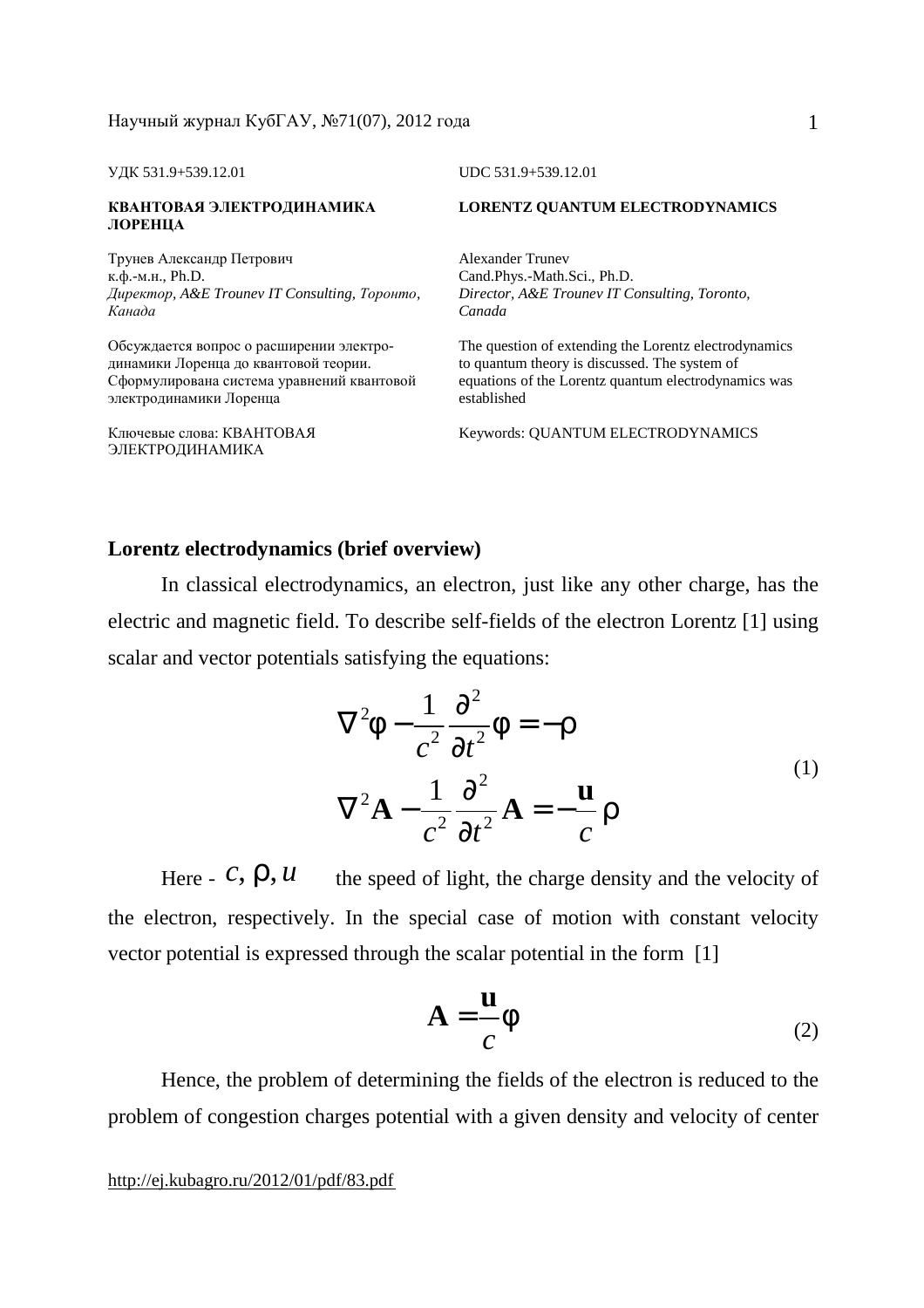of mass. As it know, to solve this problem, Lorenz [1] used transformation of variables (Lorentz transformation), which allows reducing the problem to the Poisson equation:

$$
x' = \frac{x - ut}{\sqrt{1 - b^2}}
$$
  

$$
r' = r\sqrt{1 - b^2}, \quad f' = f\sqrt{1 - b^2}
$$
 (3)

Here  $\beta = u/c$ .

$$
\frac{\partial^2 F}{\partial x'^2} + \frac{\partial^2 F}{\partial y^2} + \frac{\partial^2 F}{\partial z^2} = -r'
$$
\n(4)

Thus, the problem of finding the potential of moving charges reduced to the problem of finding the electrostatic potential of fixed charges with a given density. Indeed, the unknown electric and magnetic fields are determined by potential gradients, which is the solution of equation (4), we have

$$
\frac{\partial f}{\partial x} = (1 - b^2)^{-1} \frac{\partial f'}{\partial x'}, \quad \frac{\partial f}{\partial y} = (1 - b^2)^{-1/2} \frac{\partial f'}{\partial y},
$$
  

$$
\frac{\partial f}{\partial z} = (1 - b^2)^{-1/2} \frac{\partial f'}{\partial z}
$$
  

$$
A_x = bf, \quad A_y = A_z = 0
$$
  

$$
\frac{\partial A_x}{\partial t} = -b^2 c \frac{\partial f}{\partial x}
$$

Hence we find the electric and magnetic fields by formulas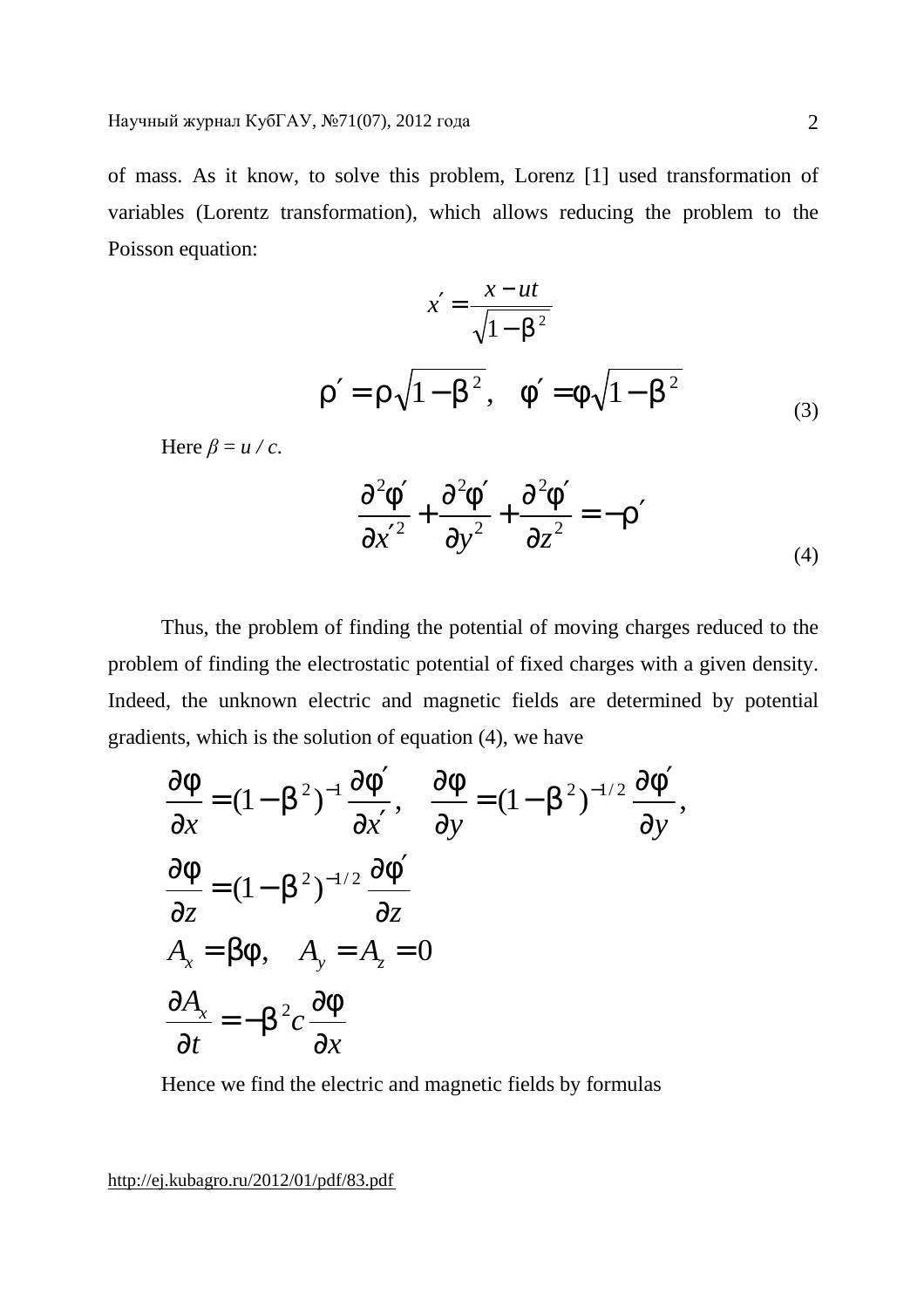$$
\mathbf{E} = -\frac{1}{c} \frac{\partial \mathbf{A}}{\partial t} - \nabla f = -\begin{pmatrix} (1 - b^2) f_x \\ f_y \\ f_z \end{pmatrix} \quad \mathbf{H} = \nabla \times \mathbf{A} = b \begin{pmatrix} 0 \\ -f_z \\ f_y \end{pmatrix}
$$

The transition from the system (1) to (4) actually is a Lorentz transformation. This transformation includes the Galileo transformation,  $x \rightarrow x - ut$ , as well as the similarity transformation (3), familiar from relativistic theories.

However, the charge density remains an unknown quantity, which in Abraham theory [2] is replaced by the surface charge distribution on a rigid sphere, i.e. boundary condition. This approach allows us to solve completely the problem of the electric and magnetic field of an electron moving with constant velocity [1- 2]. Indeed, the initial rigid sphere under the transformations (3) is transformed into an ellipsoid for which the solution of electrostatic problem is well known. Using this solution, Abraham [2] calculated the energy and momentum of the electromagnetic field of an electron in the form of

$$
E = \frac{e^2}{8pRb} \left( \ln \frac{1+b}{1-b} - b \right)
$$
  

$$
G = p_x = \frac{e^2}{8pRcb^2} \left( \frac{(1+b^2)}{2} \ln \frac{1+b}{1-b} - b \right)
$$
 (5)

Here *R* - radius of the sphere.

The limiting value of the total energy of the electron is at  $b \to 0$ 

$$
E_0 = E(0) = \frac{e^2}{8pR}
$$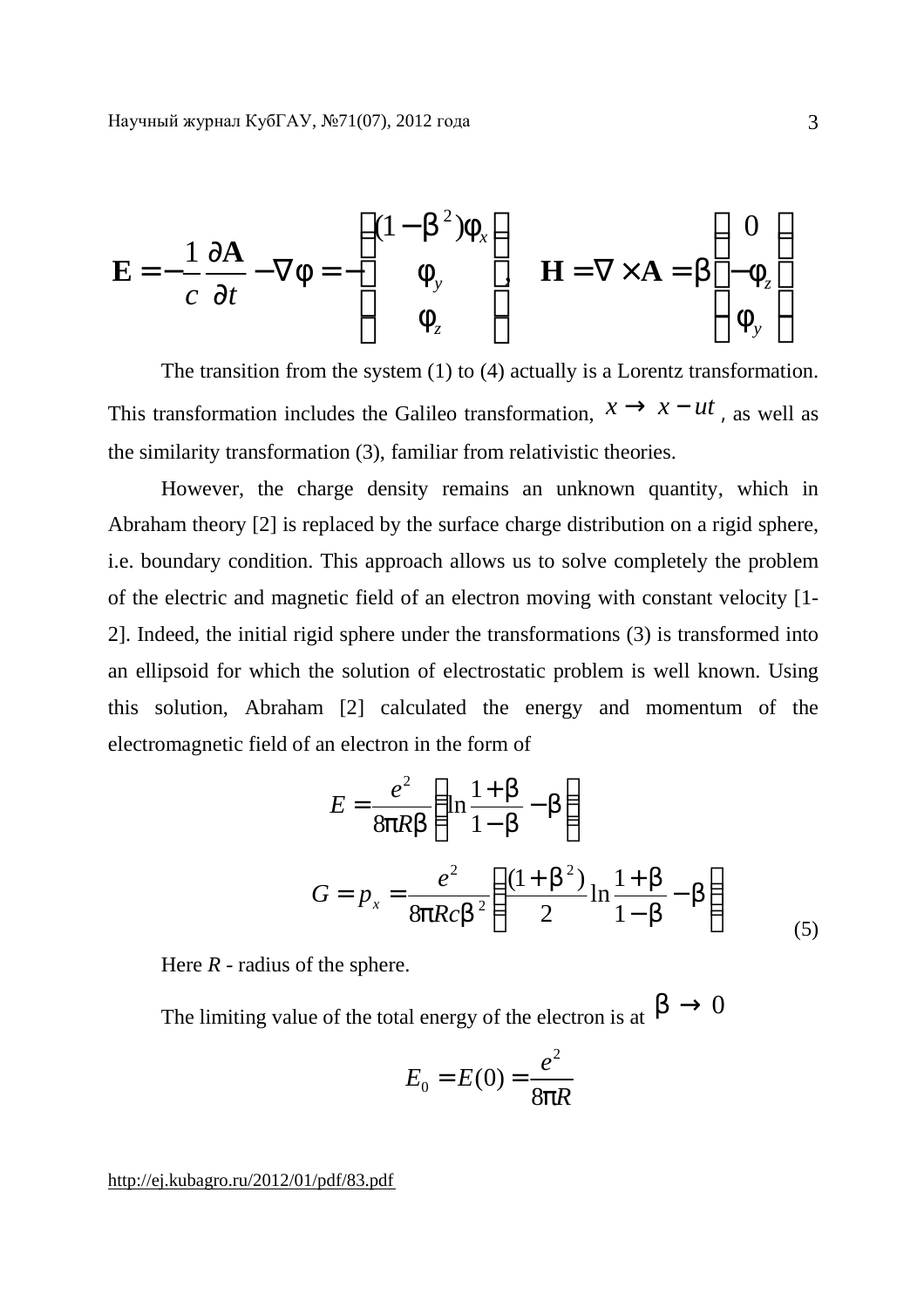

Combining the first and second equation (5) we find the dispersion relation, which we write in the form  $f(u/c) = cG/E$  – see Figure 1.

Using the momentum expression (6), we can determine the longitudinal and transverse mass, according to the formulas

$$
m_{l} = \frac{1}{c} \frac{dG}{db} = \frac{e^{2}}{6pRc^{2}b^{3}} \left( \frac{2b}{1-b^{2}} - \ln \frac{1+b}{1-b} \right)
$$
  

$$
m_{t} = \frac{1}{c} \frac{G}{b} = \frac{e^{2}}{6pRc^{2}b^{3}} \left( -2b + (1+b^{2})\ln \frac{1+b}{1-b} \right)
$$
(6)

The longitudinal mass characterizes the inertia of the body when the velocity changes in magnitude, and the transverse mass characterizes the inertia only when the velocity direction changes, for example, an electron moving in a uniform magnetic field. Limit values for longitudinal and transverse mass (6) coincide at  $b \rightarrow 0$ , in this case we have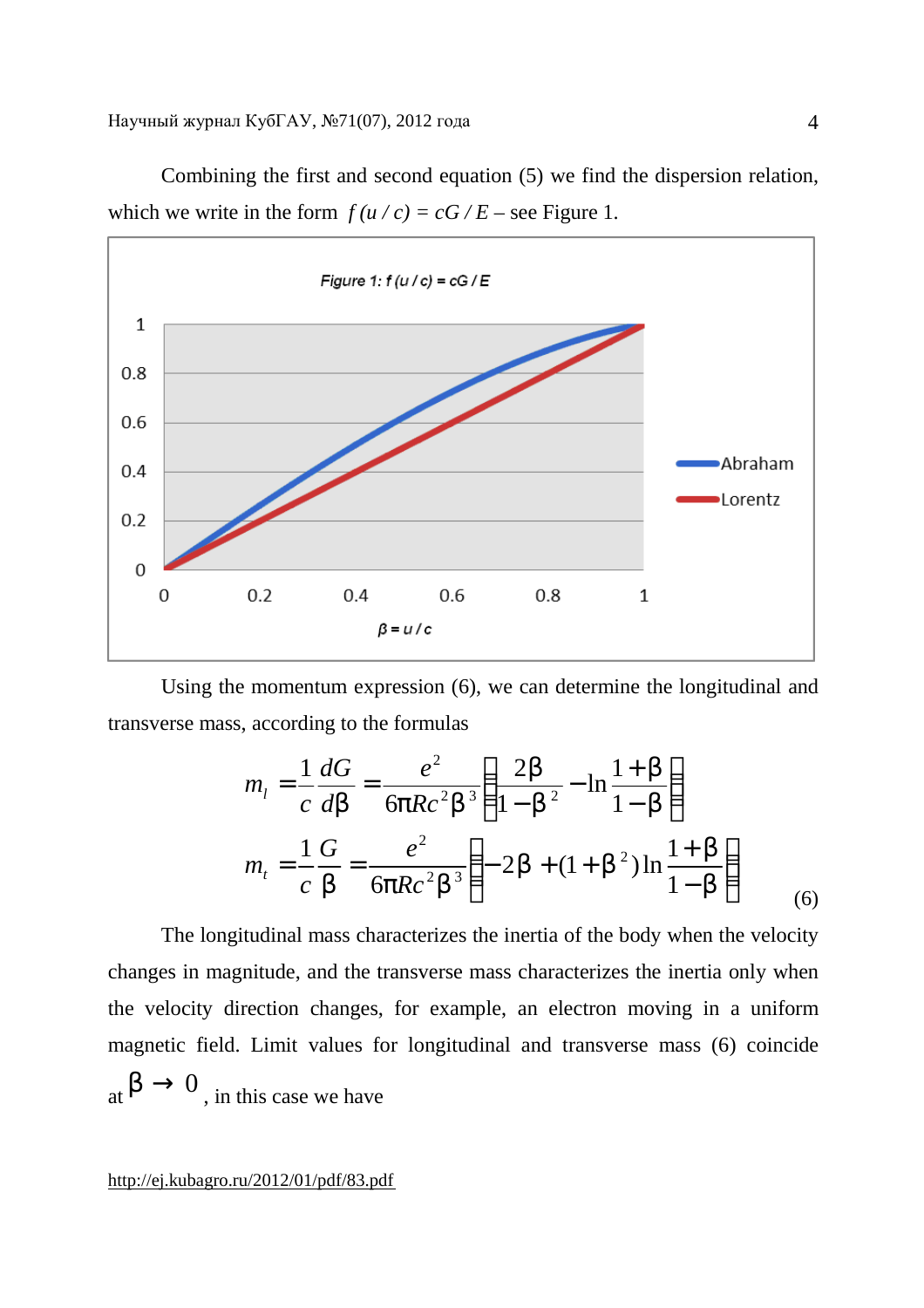$$
m_l = m_t = \frac{e^2}{6pRc^2} \tag{7}
$$

Assuming that the mass limit (7) is equal to the rest mass, we can define the classical electron radius

$$
R_e = \frac{e^2}{6pm_0c^2} \tag{8}
$$

Kaufman [3] performed a number of experiments in which he measured deflection of beta-electrons in the electric and magnetic field. He showed that the experimental dependence of the transverse mass on the velocity corresponds well to the Abraham theory – see Figure 2. Kaufman believed that the electron mass is entirely of electromagnetic energy, as follows from expressions (5) - (6).

Lorentz theory of electrons [1], as well as Abraham theory [2], based on the idea of the existence of a luminiferous ether - a continuous medium in which electromagnetic waves propagate. The negative result of Michelson-Morley experiment to detect the influence of the earth's motion through the ether on the speed of light, forced to reconsider the basis of Lorentz theory of electrons [1[. As a result, Lorentz formulated a general form of the electrodynamics equations transformation, which, together with the transformations (3) include the conversion time by the formula

$$
t' = \frac{t - bx/c}{\sqrt{1 - b^2}}
$$
\n(9)

Lorenz suggested that all material bodies are experiencing reduction in the size along the direction of movement by the formula (3), which in this case can be written as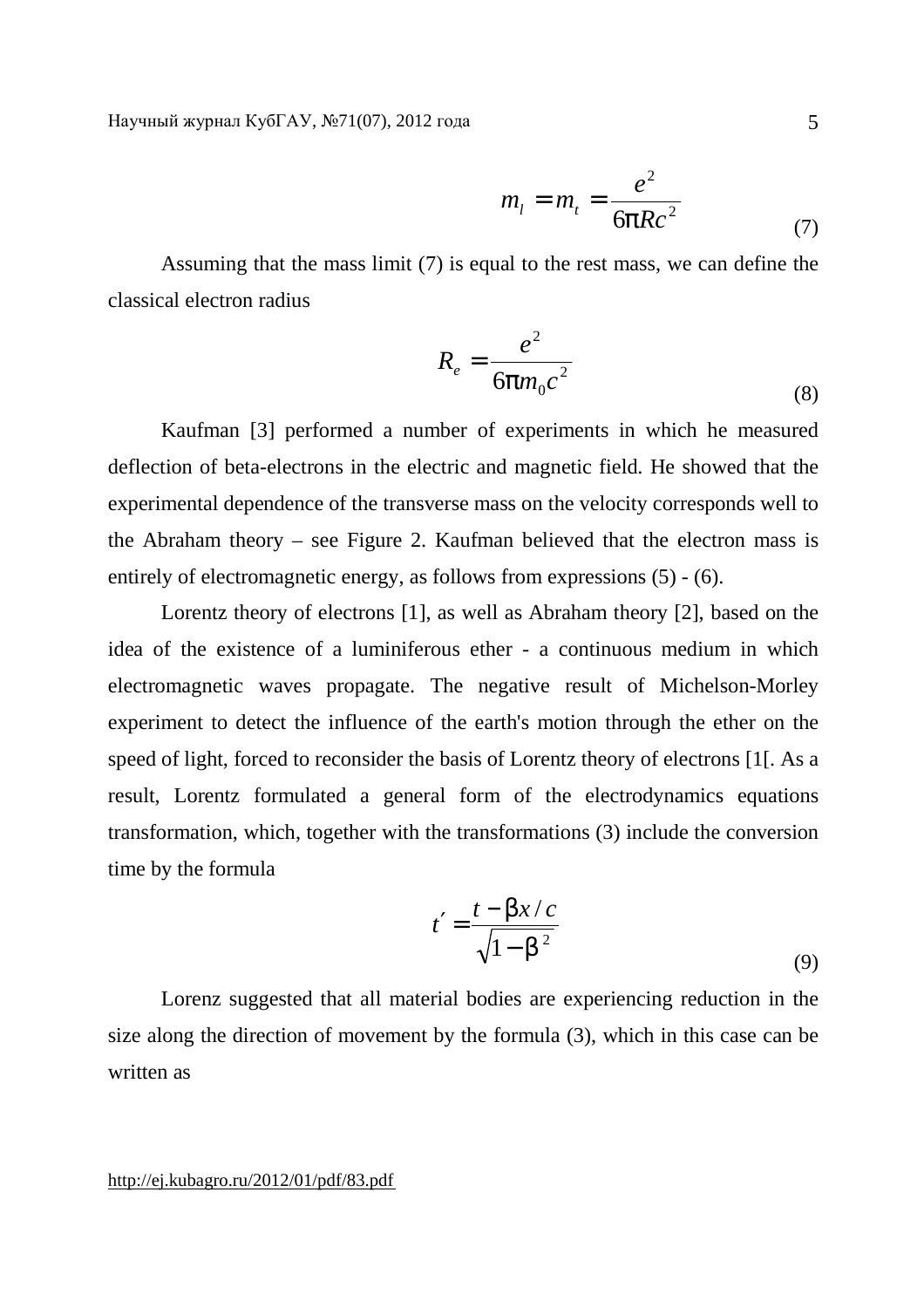$$
l = l' \sqrt{1 - b^2} \tag{10}
$$

The new model is the electron conducting sphere in the coordinate system, where it rests, and in the moving frame the electron is an ellipsoid of rotation, compressed into the direction of motion according to the equation (10). Lorenz found that, in this case, the longitudinal and transverse electron mass is converted asas follows

$$
m_l = m_0 (1 - b^2)^{-3/2}, \quad m_t = m_0 (1 - b^2)^{-1/2}
$$
 (11)

Lorenz has shown that these equations are applicable not only to electrons and atoms, but also to any material bodies.

Einstein [4-5] developed Lorenz ideas, basing them on the principle of relativity and the constancy of the speed of light. Once published the first paper on relativity theory [4], Kaufmann repeated his experiments to compare the theory by Abraham [2], Bucherer [6] and Lorentz-Einstein [1, 4]. Although the results of Kaufman [3] more consistent with the Abraham theory [2], nevertheless Lorenz [1] and Einstein [5] praised these experiments, never doubting their authenticity. In subsequent years, was put a lot of experiments [7-9] that confirmed the theory of Lorentz-Einstein. However, the Abraham theory was rejected as a bankrupt after the publication of data [9], obtained in the electrostatic analyzer, which contained only three points - see Figure 2.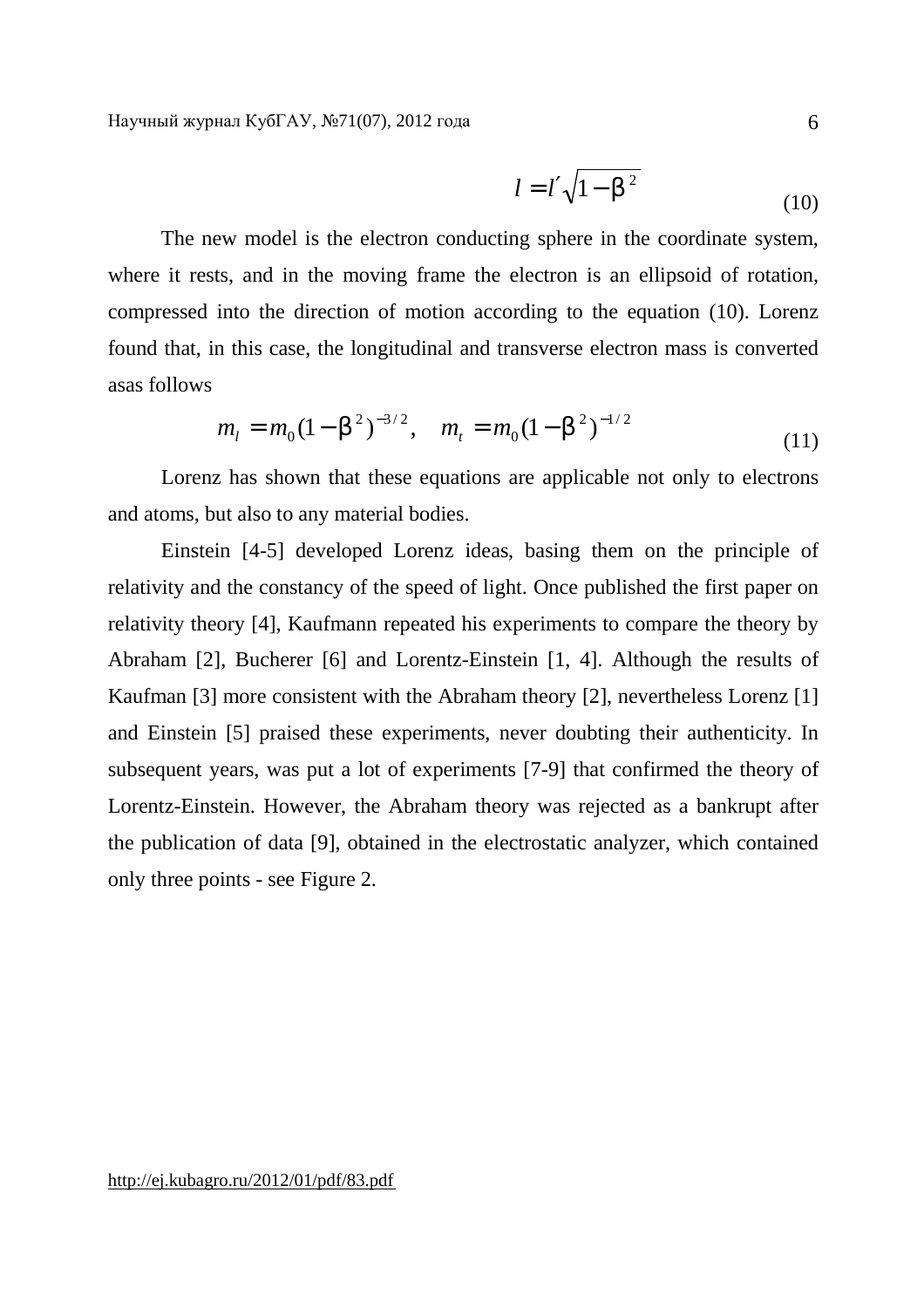

Figure 2: Dependence of the transverse electron mass on velocity according to the Abraham theory [2] and Lorentz-Einstein theory [1, 4], and according to experimental data [3, 7-9].

At the time, it suggested, rather, a loss of interest in the problem, rather than the desire to reconcile the Lorentz-Einstein theory with experiment. Indeed, at the time of publication [9] in 1940 already existed Dirac relativistic quantum theory of the electron [10], and the spectrum of the hydrogen atom was explained on the basis of the nonrelativistic Schrödinger equation [11]. The special theory of relativity (STR) was accepted by leading theoretical physicists without further discussion, as the basis for the construction of elementary particle physics.

The basis of Dirac's relativistic quantum theory [10] is STR, derived by Einstein [4], and based on the analysis of Maxwell-Hertz equations and Lorentz electrodynamics [1], in which the electron is described by equations (1). But the data in Figure 2, painstakingly collected by a whole generation of experimentalists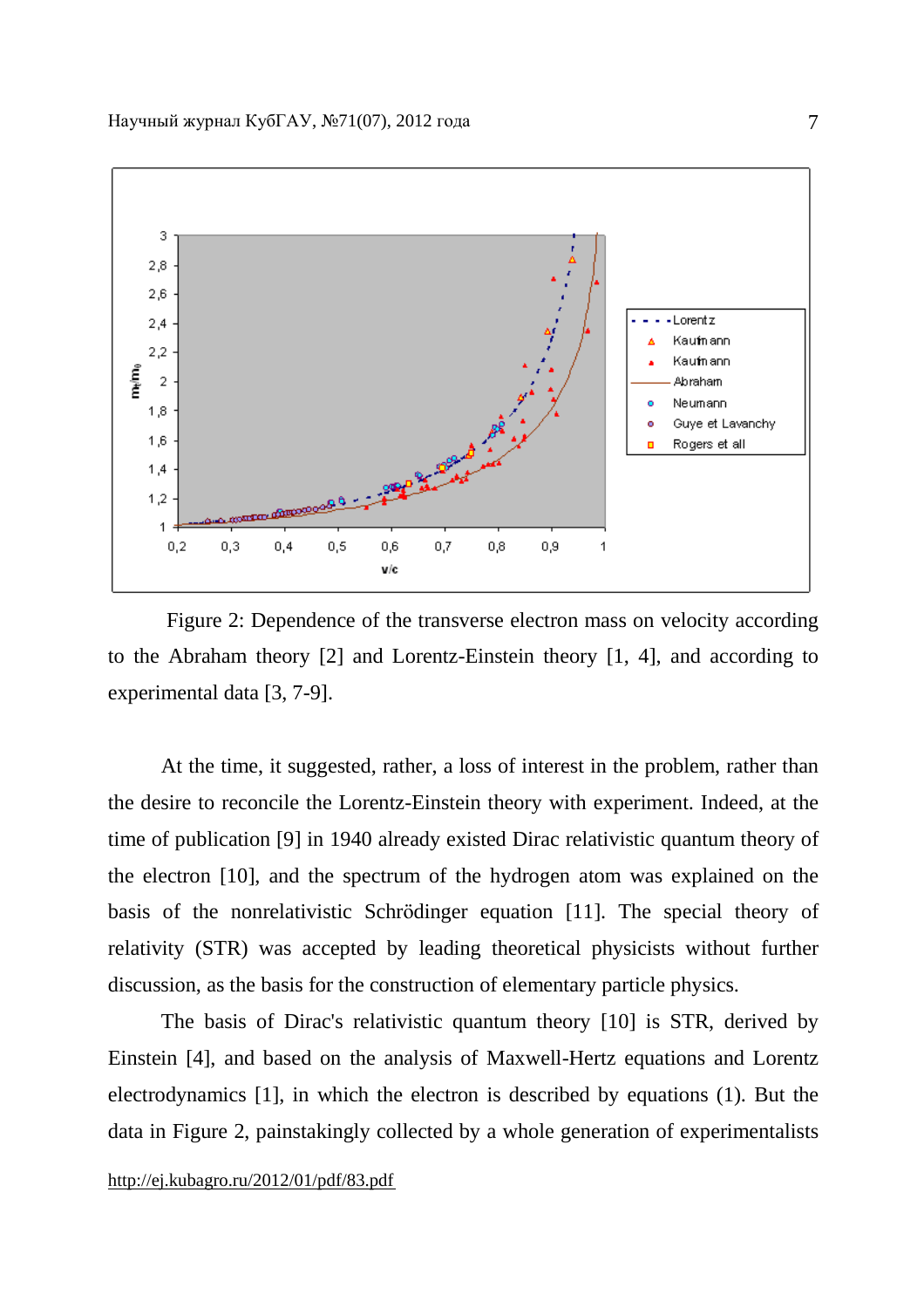to confirm Lorentz-Einstein theory, obtained by analyzing the trajectories of electrons, rather than spinors in the Dirac theory [10]. If, however, perform data analysis [3, 7-9] on the basis of the Dirac theory, we obtain the unexpected result that the scatter of the data in Fig. 2 may be associated with the excitation frequency of natural oscillations of electrons in a magnetic field [12] - Figure 3.

In this sense, data [3, 7-9] and others can be regarded as fit to a known result, by adjusting the setting on the playback of that particular frequency of quantum oscillations. Consequently, the Dirac theory is at odds with the original hypothesis of Lorentz, so it does not allow testing this hypothesis experimentally. For example, it is impossible to distinguish the Abraham theory [2] from the Lorentz theory [1], which is equally consistent with the theory of Dirac, which, in turn, describes well the entire set of known experimental data - see Fig. 3.

Another apparent paradox is that, apart quantum mechanics and electrodynamics are the linear theory, which holds the principle of superposition, whereas the quantum electrodynamics (QED), which unites the Dirac theory and the electrodynamics, is a nonlinear theory / 13 /.



<http://ej.kubagro.ru/2012/01/pdf/83.pdf>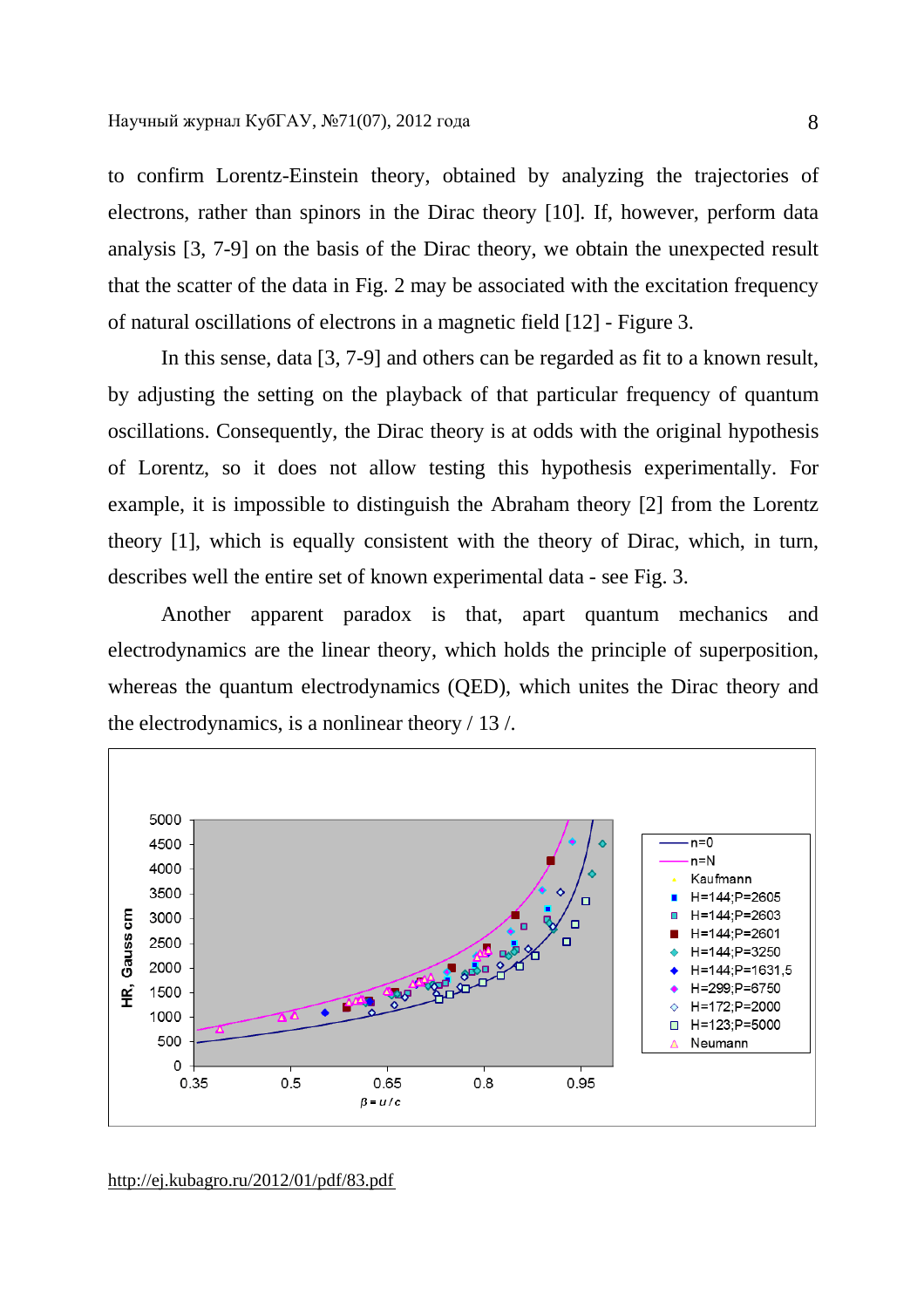Figure 3: Dependence of the electron momentum on the velocity in a homogeneous magnetic field calculated for two quantum numbers [12], and according to experimental data [3, 7].

Thus, historically Lorentz electrodynamics provided the basis for the withdrawal of the Lorentz transformation, based on which, in turn, there was the Dirac relativistic quantum theory [10]. Consequently, these theories must be linked, as describe one particle - an electron.

# **Mills theory and its generalization**

For paradoxes described above was found an unexpected solution in the Mills theory [14]. Mills main hypothesis [14] is that the electric charge density in the right-hand side of equations (1) is described by the wave equation of the form

$$
\nabla^2 \mathbf{r} - \frac{1}{v^2} \frac{\partial^2}{\partial t^2} \mathbf{r} = 0
$$
 (12)

Here –  $\nu$  speed charge-density waves.

The hypothesis (12) together with the assumption of the charge distribution in the atom on the surface of the sphere of fixed radius, determined from Bohr's theory, allows one to calculate the energy levels of multielectron atoms and to determine the anomalous magnetic moment of the electron [14]. In this sense, the Mills theory is an alternative to quantum electrodynamics (QED), as it allows the calculation of all relativistic quantum effects with the same accuracy as QED, but it is a linear theory.

The basic equation (12) of Mills theory, which he used to solve the problems of atomic physics, chemistry, and physics of elementary particles, at first, not directly related to quantum mechanics. Moreover, Mills asserts that quantum mechanics is a profoundly erroneous theory that contains internal logical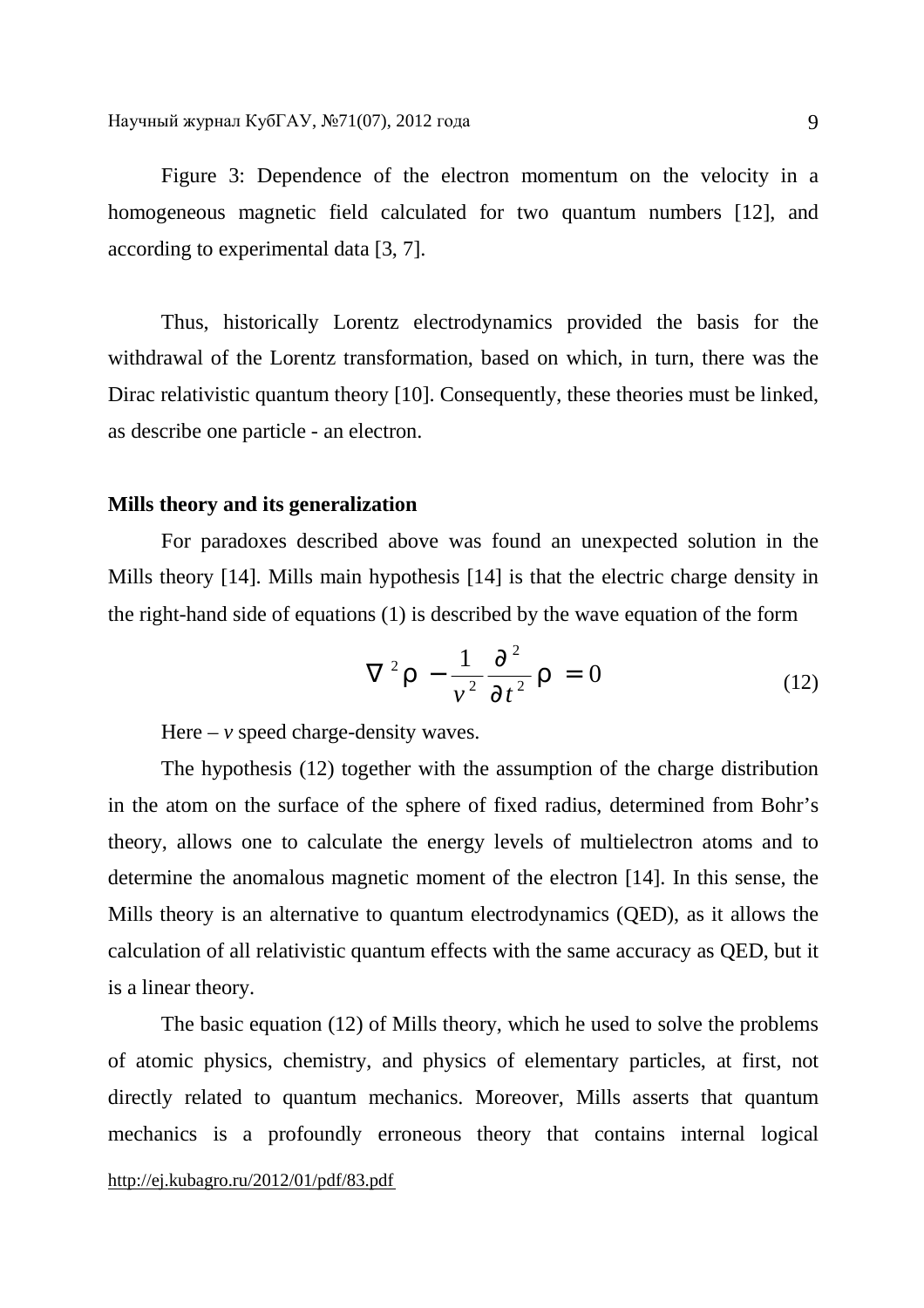contradictions. In reality, however, it is easy to show using the results of our paper [12] that the equation (2) can be obtained from the relativistic quantum Dirac equation – see [15]. Indeed, as shown in [12], the charge density and potential of an electron subject to both of the Dirac equation and the Lorenz equations (1) are related by:

$$
\mathbf{r} = \left(-\frac{e}{\mathbf{h}^2 c^2} \left(\widetilde{F} E - c(\widetilde{\mathbf{A}} \mathbf{p})\right) + \frac{e^2}{\mathbf{h}^2 c^2} \left(\widetilde{F}^2 - \widetilde{\mathbf{A}}^2\right) - \frac{m_0^2 c^2}{\mathbf{h}^2}\right) F \quad (13)
$$

It is indicated  $E, \mathbf{p}$  is the energy and momentum of electron,  $\tilde{f}, \tilde{A}$  $\tilde{r}$ , ~<br>~  $\tilde{f}$ ,  $\tilde{A}$  - the scalar and vector potential of the external electromagnetic field. Hence we find that in the absence of external fields, the charge density depends linearly on the potential of the electron:

$$
\mathbf{r} = -\frac{m_0^2 c^2}{\mathbf{h}^2} \mathbf{f} \tag{14}
$$

Substituting this expression into the first equation (1), we finally obtain

$$
\nabla^2 \mathbf{r} - \frac{1}{c^2} \frac{\partial^2}{\partial t^2} \mathbf{r} = \frac{m_0^2 c^2}{\hbar^2} \mathbf{r}
$$
 (15)

Mills used his basic equation (12) only to find the singular solutions in which the density distribution along the radial coordinate is described by the Dirac delta function. On such solutions eq. (15) takes the Mills form (12)

$$
\nabla^2 \mathbf{r} - \frac{1}{c^2} \frac{\partial^2}{\partial t^2} \mathbf{r} = 0
$$
 (16)

We give a simple derivation of equation (13), based on a special recording of the Dirac equation in the form of second-order equation / 13 /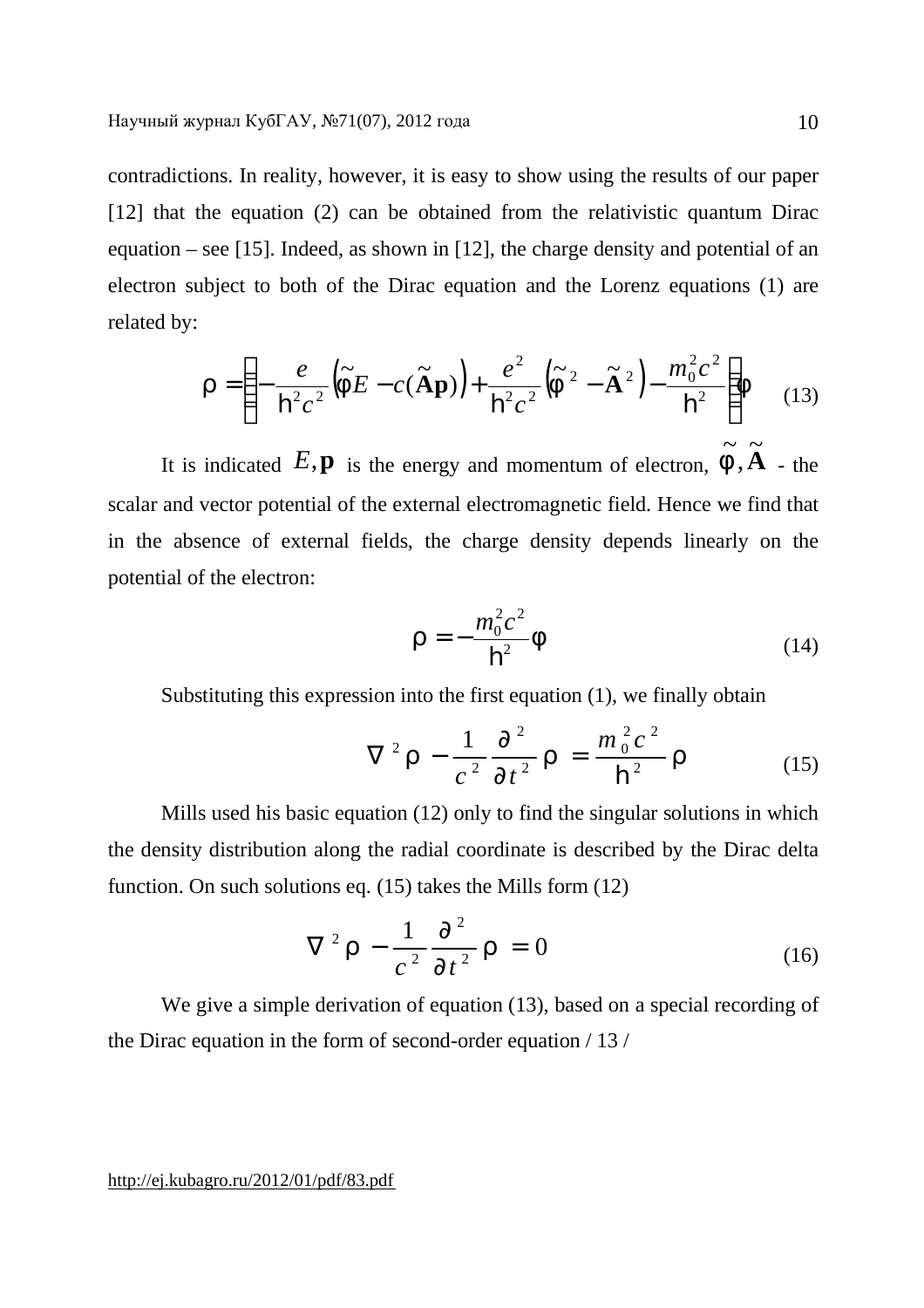$$
\left( \left( \frac{i\mathbf{h}}{c} \frac{\partial}{\partial t} - \frac{e}{c} \tilde{f} \right)^2 - \left( i\mathbf{h} \nabla + \frac{e}{c} \tilde{A} \right)^2 - m_0^2 c^2 + \frac{e\mathbf{h}}{c} \hat{\Sigma} \tilde{H} - i \frac{e\mathbf{h}}{c} \hat{\mathbf{a}} \tilde{E} \right) = 0 \tag{17}
$$

Here  $\widetilde{\mathbf{E}}$ ,  $\widetilde{\mathbf{H}}$ .<br>ñ , .<br>ቮ is the electric and magnetic field of an external source, and the corresponding terms in equation (17) describe the interaction of the electron spin with an external electromagnetic field. Typically, the energy of this interaction is relatively small, so it can be neglected. As a result, equation (17) reduces to the Klein-Gordon

$$
\left( \left( \frac{i\mathbf{h}}{c} \frac{\partial}{\partial t} - \frac{e}{c} \widetilde{F} \right)^2 - \left( i\mathbf{h} \nabla + \frac{e}{c} \widetilde{A} \right)^2 - m_0^2 c^2 \right) = 0 \tag{18}
$$

The resulting equation contains only the identity matrix, so it reduces to a system of four independent equations. But the system (1) also consists of four independent equations, so between the solutions of (1) and (18) must be a relationship, as they describe the state of the same physical object - an electron. Assuming that this relationship is linear, and that Lorenz calibration is performed, we arrive at equation (13). Note that in quantum electrodynamics, current and wave function are interconnected nonlinear way. It is not known, however, whether this connection is always to be nonlinear. Mills theory [14], based on the linear equation (12), allows us to predict the anomalous magnetic moment of the electron and the muon, and the Lamb shift with the same accuracy as QED, but without mathematical artifices peculiar to this theory.

### **Lorentz quantum electrodynamics**

We formulate a complete system of equations of the Lorentz linear quantum electrodynamics,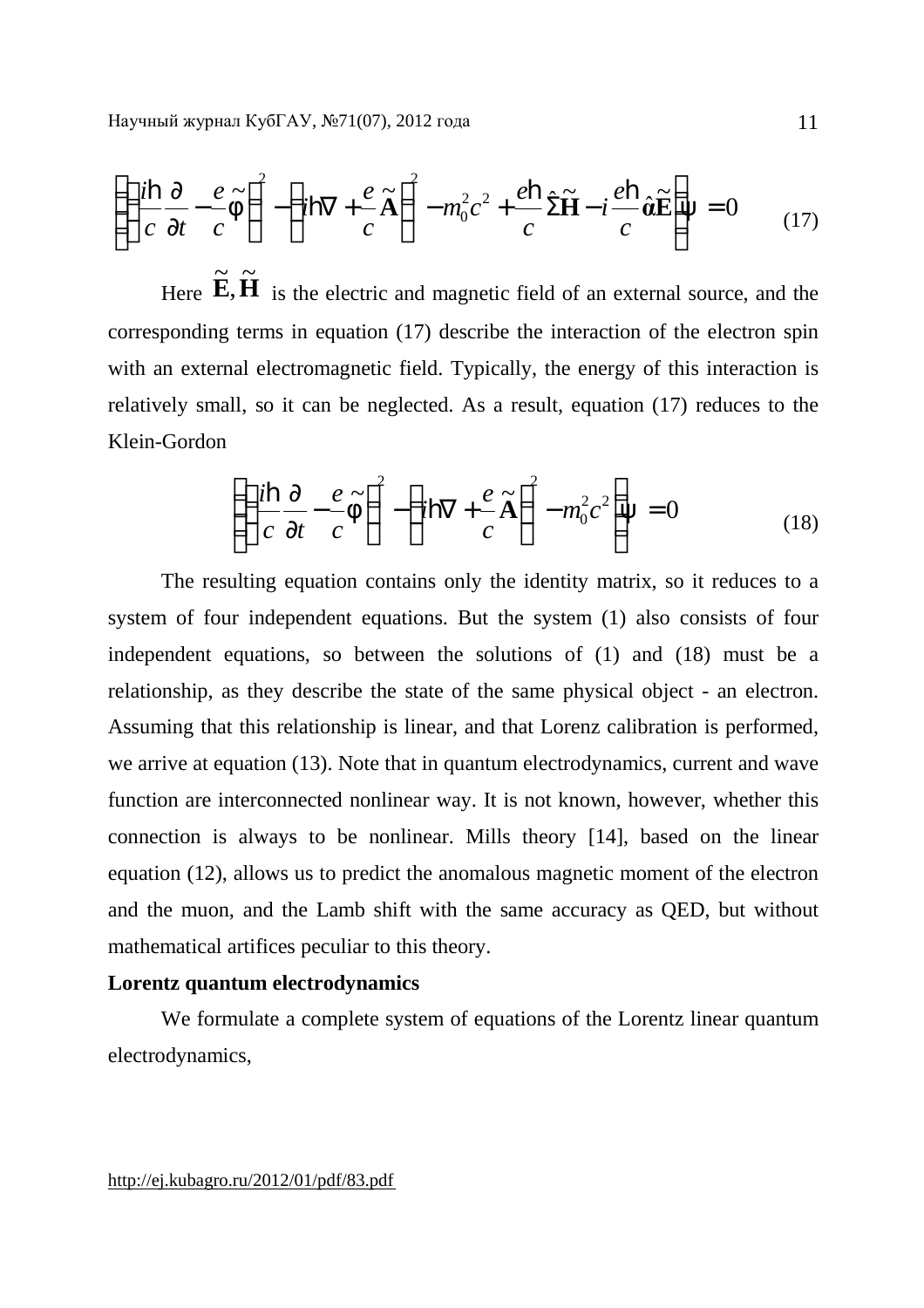$$
\nabla^2 \mathbf{f} - \frac{1}{c^2} \frac{\partial^2}{\partial t^2} \mathbf{f} = -\mathbf{r}
$$
  

$$
\nabla^2 \mathbf{A} - \frac{1}{c^2} \frac{\partial^2}{\partial t^2} \mathbf{A} = -\frac{\mathbf{u}}{c} \mathbf{r}
$$
  

$$
r = \left( -\frac{e}{\mathbf{h}^2 c^2} \left( \tilde{\mathbf{f}} E - c(\tilde{\mathbf{A}} \mathbf{p}) \right) + \frac{e^2}{\mathbf{h}^2 c^2} \left( \tilde{\mathbf{f}}^2 - \tilde{\mathbf{A}}^2 \right) - \frac{m_0^2 c^2}{\mathbf{h}^2} \right) \mathbf{f}
$$
 (19)

According to the rule of the operators of momentum and energy we put in the right-hand side of equation (19)

$$
E \to i\mathbf{h}\frac{\partial}{\partial t}, \quad \mathbf{p} \to -i\mathbf{h}\nabla
$$
 (20)

Undefined value is the electron velocity on the right side in the second equation (19). We use the fact that the Lorentz transformation leads to expression

$$
\mathbf{u} = \frac{\mathbf{p}}{E}c^2
$$

Multiply both sides of the second equation (19) to *E* on the left, as a result we obtain

$$
E\nabla^2 \mathbf{A} - \frac{E}{c^2} \frac{\partial^2}{\partial t^2} \mathbf{A} = -E \frac{\mathbf{u}}{c} \mathbf{r} = -c \mathbf{p} \mathbf{r}
$$

Replacing in this equation, the energy and momentum to the operators of differentiation according to (20), we find

$$
\nabla^2 \mathbf{A}_t - \frac{1}{c^2} \frac{\partial^2}{\partial t^2} \mathbf{A}_t = c \nabla \mathbf{r}
$$
 (21)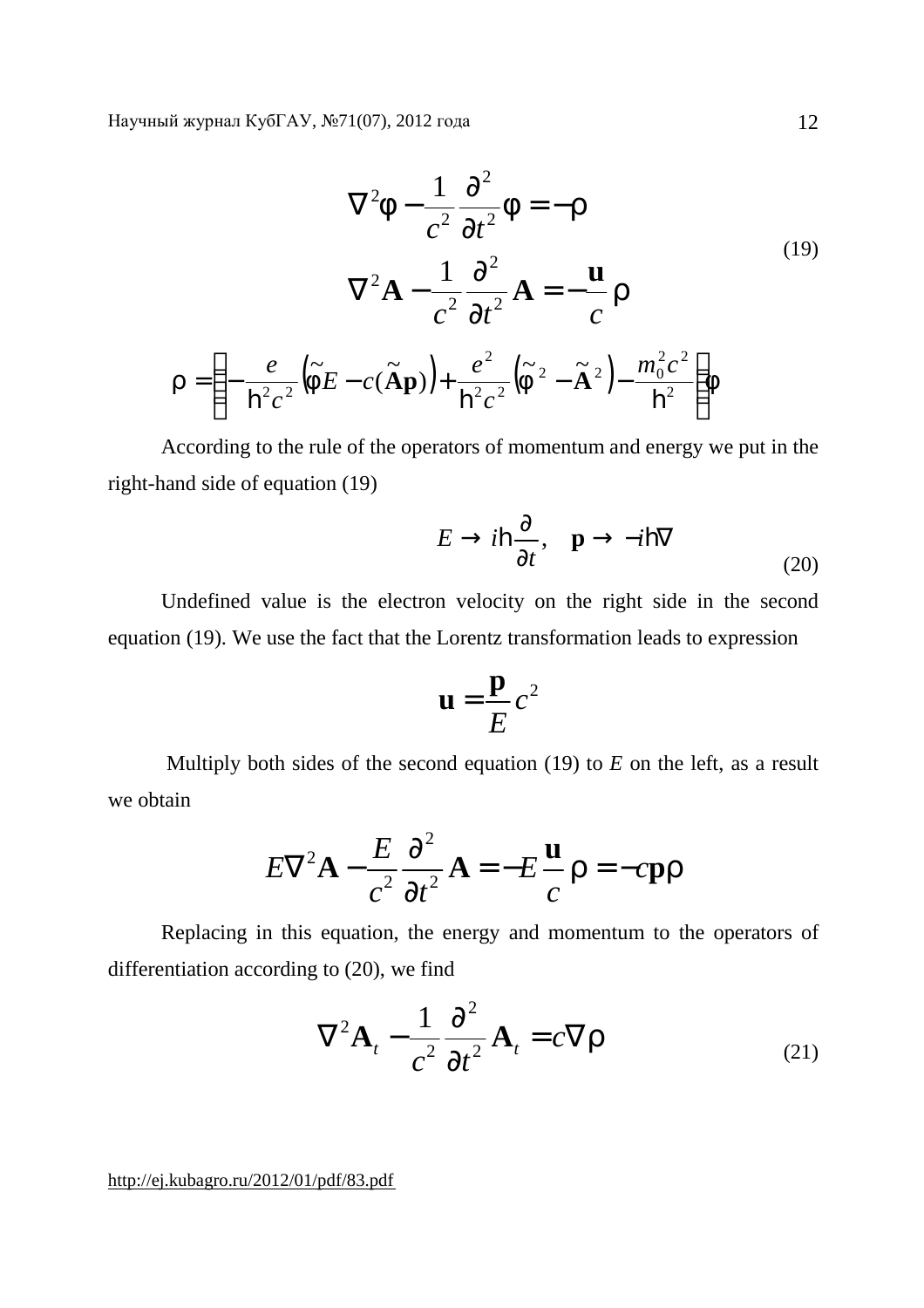We use the expression of the electric field through electromagnetic potentials, we have

$$
\mathbf{E} = -\nabla f - \frac{1}{c} \mathbf{A}_t
$$

We express here the derivative of the vector potential with respect to time and substitute into equation (21). As a result, considering the first equation (19), we finally find that the electric field of the electron is described by the wave equation

$$
\nabla^2 \mathbf{E} - \frac{1}{c^2} \frac{\partial^2}{\partial t^2} \mathbf{E} = 0
$$
 (22)

Equation (22) must be supplemented by a standard equation for the divergence field, which, taking into account the expression of charge density has the form

$$
\nabla \cdot \mathbf{E} = \left( -\frac{e}{\mathbf{h}^2 c^2} \left( \tilde{f} E - c \left( \tilde{\mathbf{A}} \mathbf{p} \right) \right) + \frac{e^2}{\mathbf{h}^2 c^2} \left( \tilde{f}^2 - \tilde{\mathbf{A}}^2 \right) - \frac{m_0^2 c^2}{\mathbf{h}^2} \right) f
$$

Note that the transition from the second equation (19) to (22) fell from the description of the magnetic field of the electron. To restore the symmetry inherent in Maxwell equations, apply the operation of the rotor to the third equation (19), as a result we obtain

$$
\nabla^2 \mathbf{H} - \frac{1}{c^2} \frac{\partial^2}{\partial t^2} \mathbf{H} = -\frac{1}{c} \mathbf{u} \times \nabla r
$$
 (23)

It is indicated **H**=∇×**A** .

Next, we use the relation between the momentum, velocity and energy in the Lorentz-Einstein theory. Multiplying the left and right side of equation (23) on *E* to the left, as a result, we have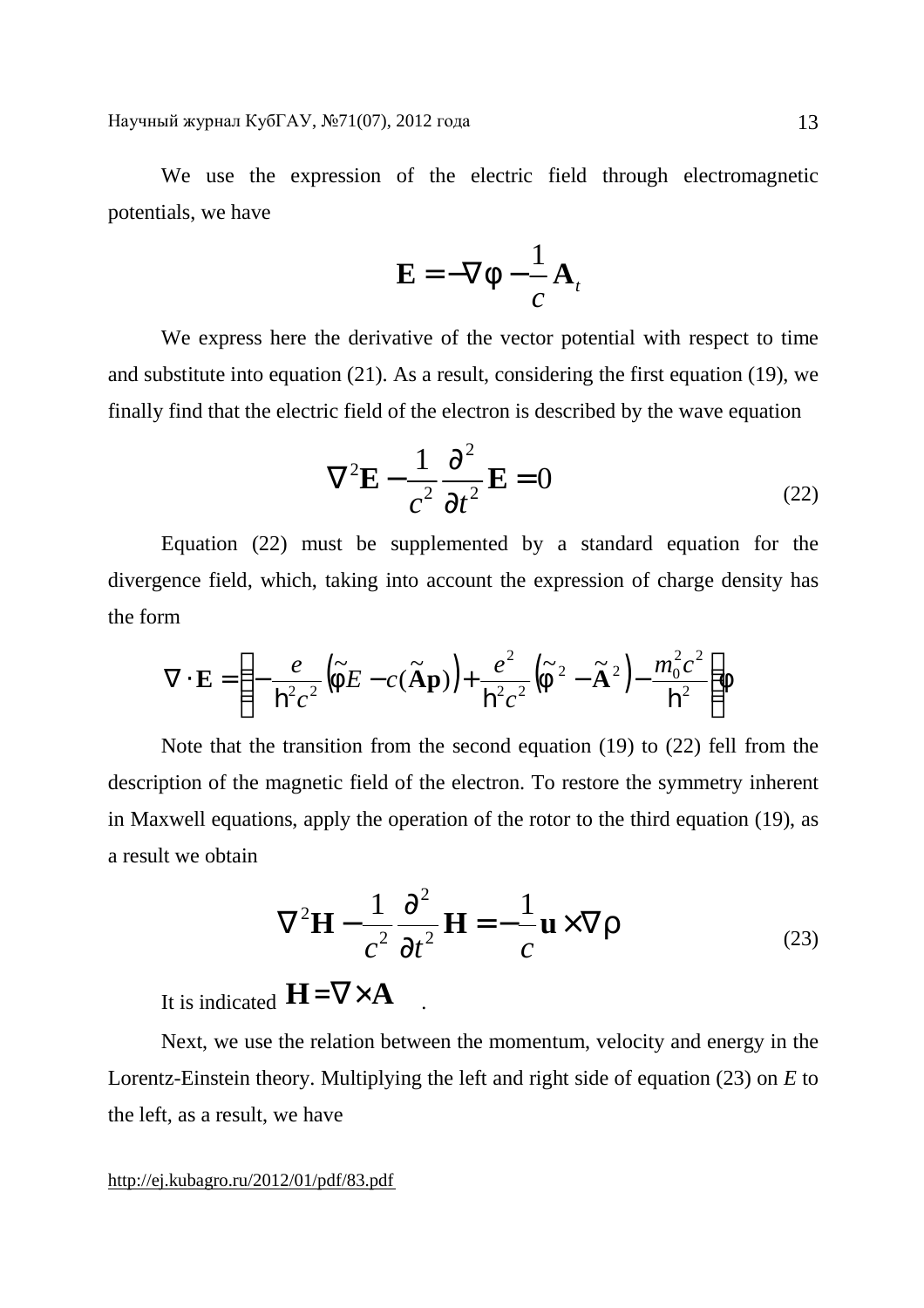$$
E\nabla^2 \mathbf{H} - E \frac{1}{c^2} \frac{\partial^2}{\partial t^2} \mathbf{H} = -\frac{1}{c} E \mathbf{u} \times \nabla \mathbf{r} = -c \mathbf{p} \times \nabla \mathbf{r}
$$

Finally, replacing the operators of momentum and energy due to equations (20), and noting that the curl of the gradient of any function is zero, we finally find

$$
\nabla^2 \mathbf{H}_t - \frac{1}{c^2} \frac{\partial^2}{\partial t^2} \mathbf{H}_t = 0
$$
 (24)

Given the fact that in quantum mechanics an electron cannot be represented as a static source, it is possible to reduce the order of (24), so along with equation (24) holds and the standard equation describing the magnetic field of electromagnetic waves

$$
\nabla^2 \mathbf{H} - \frac{1}{c^2} \frac{\partial^2}{\partial t^2} \mathbf{H} = 0
$$
 (25)

Finally, used the definition of the vector magnetic field, we find the last equation in the Lorentz quantum electrodynamics,

$$
\nabla \cdot \mathbf{H} = 0 \tag{26}
$$

Next, we note that the first equation (19) with regard to the expression of the charge density given by the third equation (19) reduces to the Klein-Gordon equation (18). Therefore, the complete system of equations of the Lorentz quantum electrodynamics has the form

$$
\left( \left( \frac{i\mathbf{h}}{c} \frac{\partial}{\partial t} - \frac{e}{c} \widetilde{f} \right)^2 - \left( i\mathbf{h} \nabla + \frac{e}{c} \widetilde{A} \right)^2 - m_0^2 c^2 \right) f = 0 \tag{27}
$$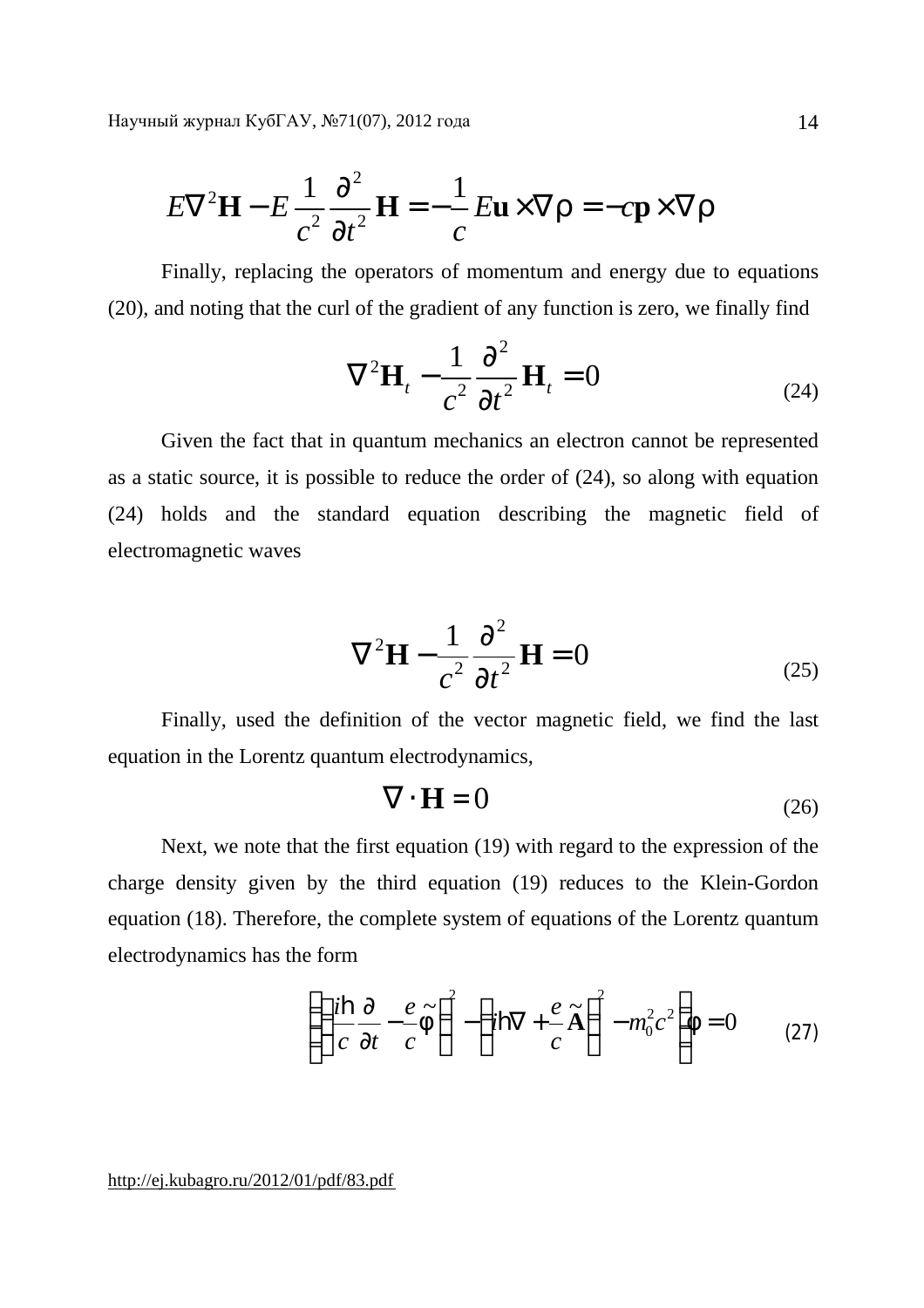$$
\nabla^2 \mathbf{E} - \frac{1}{c^2} \frac{\partial^2}{\partial t^2} \mathbf{E} = 0
$$
  

$$
\nabla^2 \mathbf{H} - \frac{1}{c^2} \frac{\partial^2}{\partial t^2} \mathbf{H} = 0
$$
  

$$
\nabla \cdot \mathbf{E} = \left( -\frac{e}{\mathbf{h}^2 c^2} \left( \tilde{F} E - c \left( \tilde{A} \mathbf{p} \right) \right) + \frac{e^2}{\mathbf{h}^2 c^2} \left( \tilde{F}^2 - \tilde{A}^2 \right) - \frac{m_0^2 c^2}{\mathbf{h}^2} \right) F
$$
  

$$
\nabla \cdot \mathbf{H} = 0
$$

Here the first equation describes the electron interaction with the external field, the second and third equations describe the electromagnetic radiation, and the fourth equation describes the distribution of the electron charge, due to quantum effects. As follows from equations (27) to describe the electron in Lorentz quantum electrodynamics, does not require a wave function, as the system of equations (23) is closed, and the parameters of the theory have a clear physical meaning.

Numerous applications of the Lorentz quantum electrodynamics to the description of various physical phenomena can be found in the monograph [14]. It may be noted that the agreement between Mills theory and experiment is sufficiently accurate, as in standard QED, but due to the linearity of the theory is achieved by the extraordinary simplicity of the description of the basic quantum relativistic effects.

## **References**

1. Lorentz, Hendrik Antoon, *The theory of electrons and its applications to the phenomena of light and radiant heat; a course of lectures delivered in Columbia university, New York, in March and April 1906*, New York, [NY.]: Columbia University Press